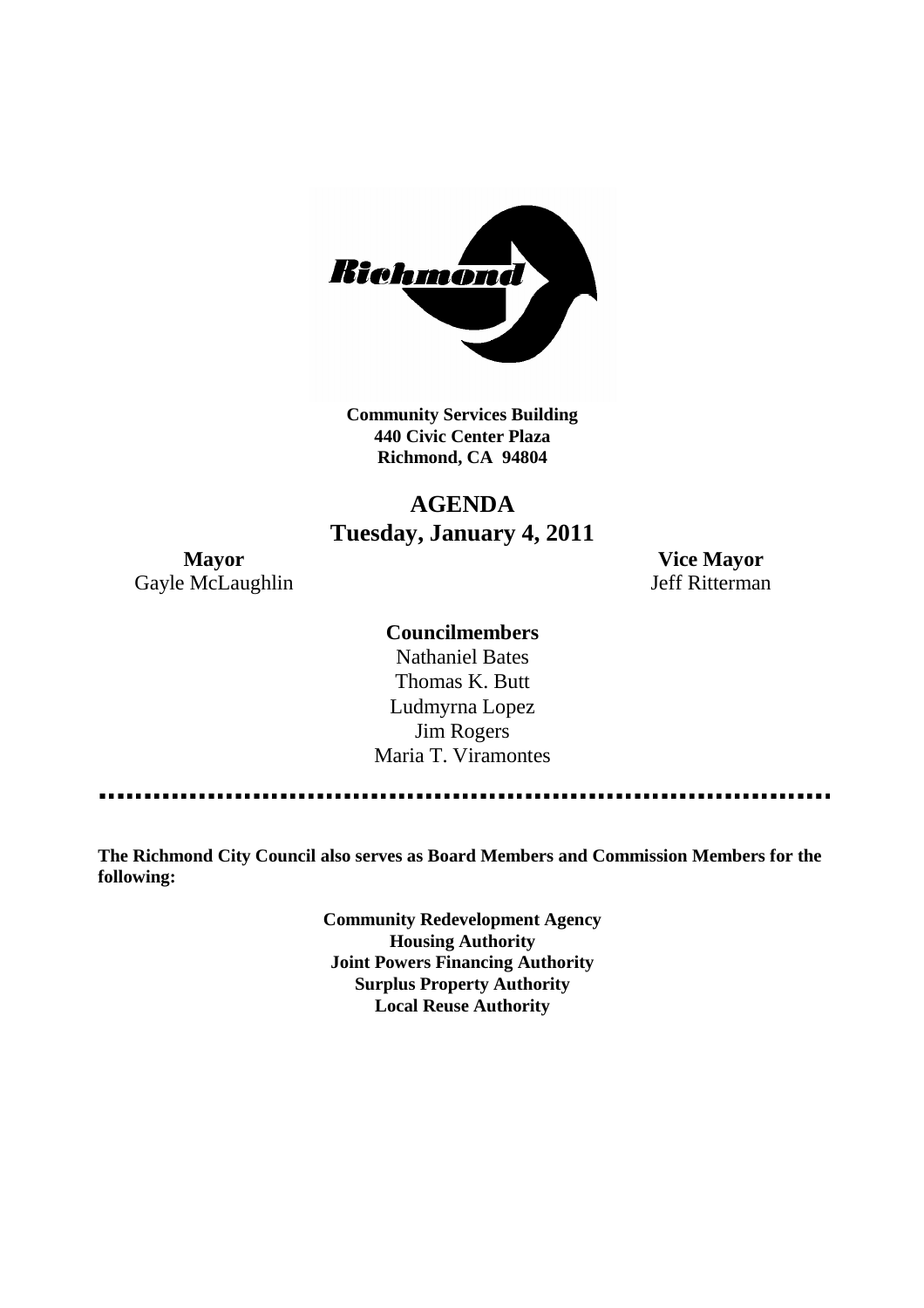# **MEETING PROCEDURES**

The City of Richmond encourages community participation at its City Council meetings and has established procedures that are intended to accommodate public input in a timely and time-sensitive way. As a courtesy to all members of the public who wish to participate in City Council meetings, please observe the following procedures:

**PUBLIC COMMENT ON AGENDA ITEMS:** Anyone who desires to address the City Council on items appearing on the agenda must complete and file a pink speaker's card with the City Clerk **prior** to the City Council's consideration of the item. Once the City Clerk has announced the item and discussion has commenced, no person shall be permitted to speak on the item other than those persons who have submitted their names to the City Clerk. Your name will be called when the item is announced for discussion. **Each speaker will be allowed TWO (2) MINUTES to address the City Council on NON-PUBLIC HEARING items listed on the agenda.**

**OPEN FORUM FOR PUBLIC COMMENT:** Individuals who would like to address the City Council on matters not listed on the agenda or on **Presentations, Proclamations and Commendations, Report from the City Attorney, or Reports of Officers** may do so under Open Forum. All speakers must complete and file a pink speaker's card with the City Clerk **prior** to the commencement of Open Forum. **The amount of time allotted to individual speakers shall be determined based on the number of persons requesting to speak during this item. The time allocation for each speaker will be as follows: 15 or fewer speakers, a maximum of 2 minutes; 16 to 24 speakers, a maximum of 1 and one-half minutes; and 25 or more speakers, a maximum of 1 minute.**

#### **SPEAKERS ARE REQUESTED TO OCCUPY THE RESERVED SEATS IN THE FRONT ROW BEHIND THE SPEAKER'S PODIUM AS THEIR NAME IS ANNOUNCED BY THE CITY CLERK.**

**CONSENT CALENDAR:** Consent Calendar items are considered routine and will be enacted, approved or adopted by one motion unless a request for removal for discussion or explanation is received from the audience or the City Council. A member of the audience requesting to remove an item from the Consent Calendar must complete and file a speaker's card with the City Clerk **prior to the City Council's consideration of Agenda Review.** An item removed from the Consent Calendar may be placed anywhere on the agenda following the City Council's agenda review.

*The City Council's adopted Rules of Procedure recognize that debate on policy is healthy; debate on personalities is not. The Chairperson has the right and obligation to cut off discussion that is too personal, too loud, or too crude.*

**\*\*\*\*\*\*\*\*\*\*\*\*\*\*\*\*\*\*\*\*\*\*\*\*\*\*\*\*\*\*\*\*\*\*\*\*\*\*\*\*\*\*\*\*\*\*\*\*\*\*\*\*\*\*\*\*\*\***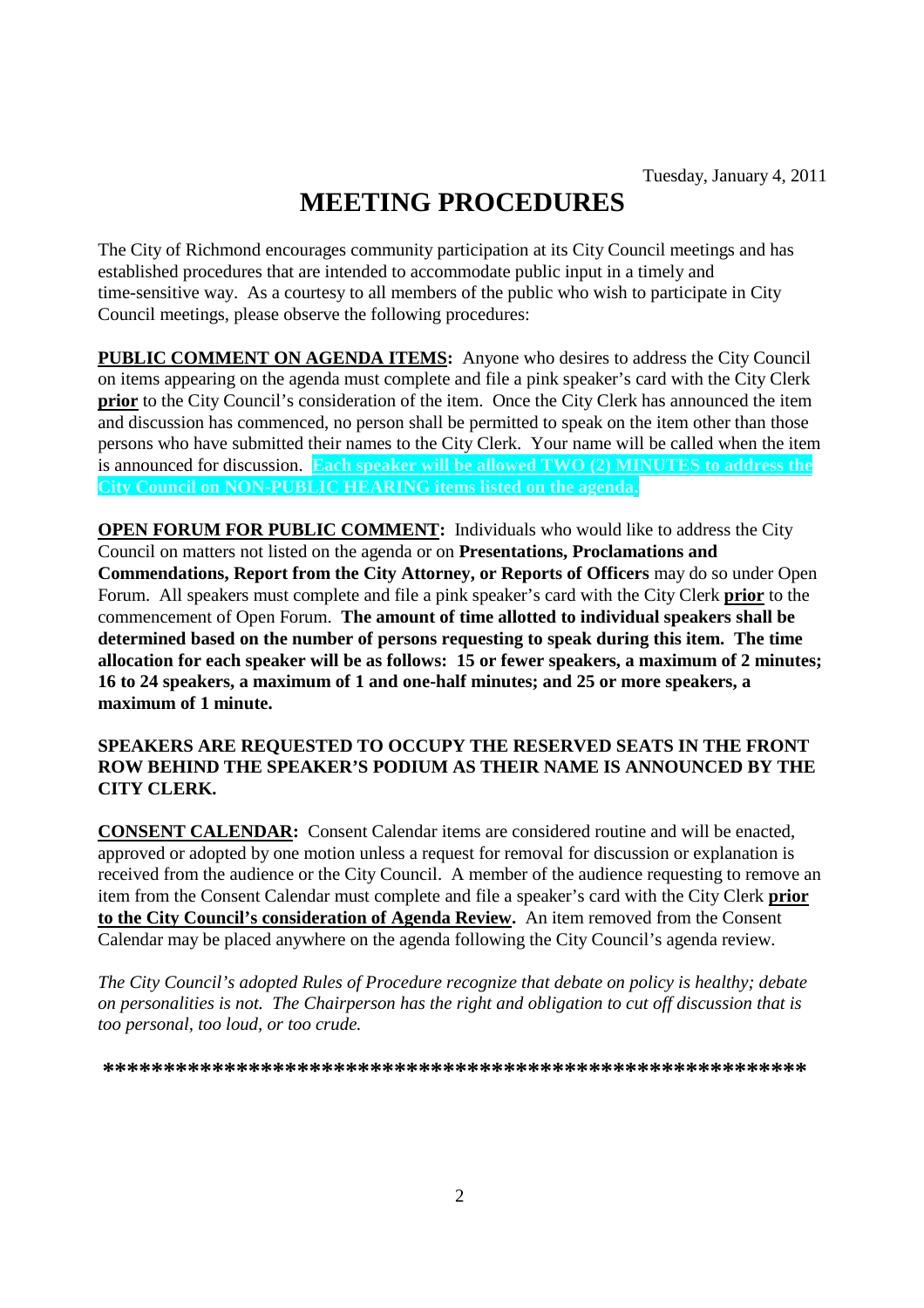Tuesday, January 4, 2011

### **EVENING OPEN SESSION**

5:00 p.m.

### **A. ROLL CALL**

#### **B. PUBLIC COMMENT**

#### **C. ADJOURN TO CLOSED SESSION**

### **CLOSED SESSION**

Shimada Room of the Community Services Building

#### **A. CITY COUNCIL**

**A-1.** CONFERENCE WITH LEGAL COUNSEL - EXISTING LITIGATION (Subdivision [a] of Government Code Section 54956.9):

Communities for a Better Environment vs. City of Richmond

**A-2.** CONFERENCE WITH LABOR NEGOTIATORS (Government Code Section 54957.6):

> City-designated representatives(s): Bill Lindsay, Leslie Knight, Jack Hughes, Lisa Stephenson, and Bruce Soublet. Employee organization or unrepresented employee(s): Richmond Fire Management Association and Local 188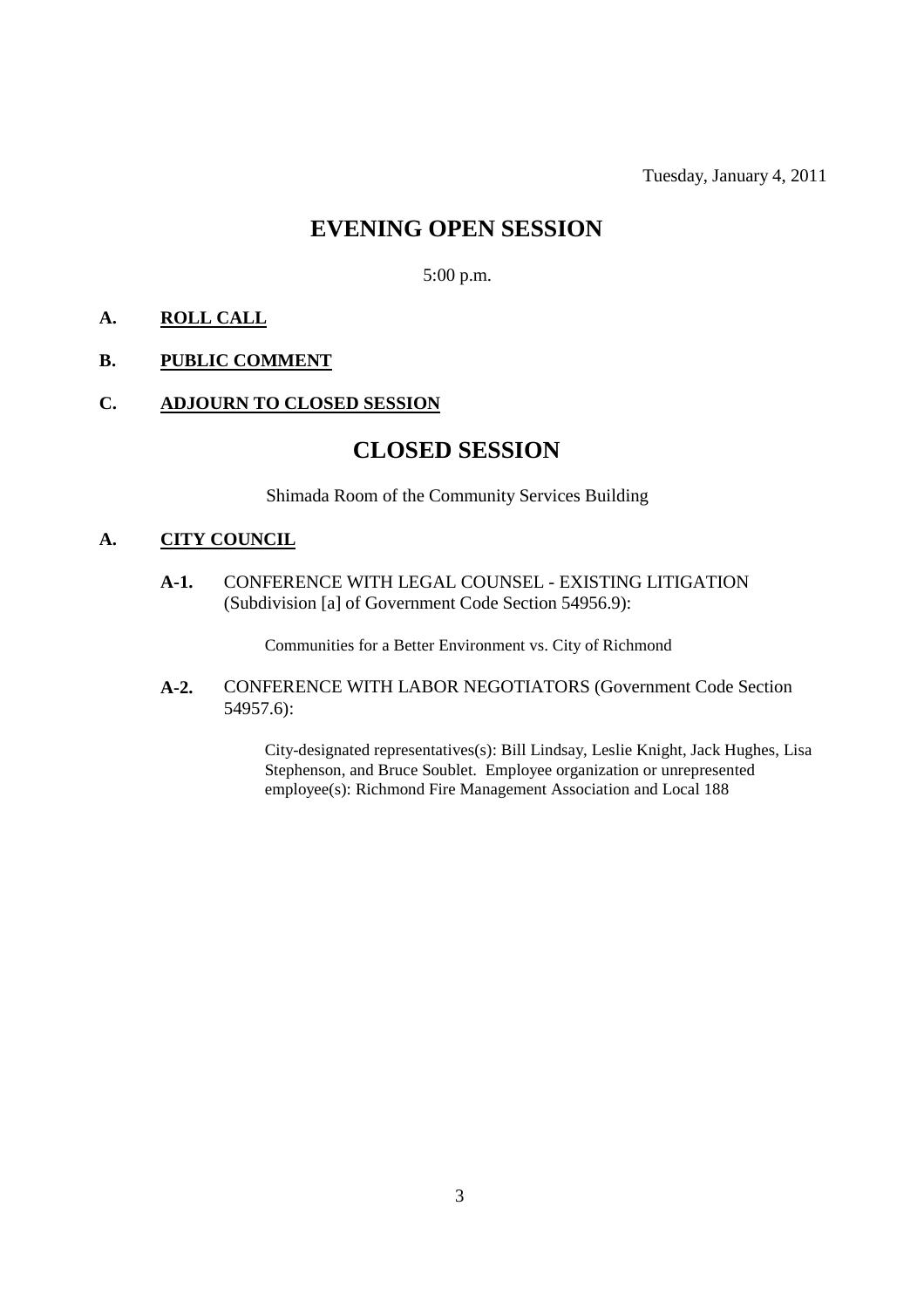Tuesday, January 4, 2011

# **SPECIAL JOINT MEETING OF THE HOUSING AUTHORITY/RICHMOND COMMUNITY REDEVELOPMENT AGENCY/RICHMOND CITY COUNCIL**

6:25 p.m.

- **A. PLEDGE TO THE FLAG**
- **B. ROLL CALL**
- **C. STATEMENT OF CONFLICT OF INTEREST**
- **D. AGENDA REVIEW**
- **E. OPEN FORUM FOR PUBLIC COMMENT**

#### **F. CONSENT CALENDAR**

- **F-1.** ADOPT resolutions by the City of Richmond, the Richmond Community Redevelopment Agency, and the Richmond Housing Authority approving the proposed 2010-2015 Memorandum of Understanding (MOU) by and between the City of Richmond, Richmond Community Redevelopment Agency, Richmond Housing Authority, Contra Costa County, Contra Costa County Redevelopment Agency, Contra Costa Housing Authority, Local Initiatives Support Corporation, and the Community Housing Development Corporation of North Richmond regarding a cooperative strategy for continued revitalization of North Richmond - Community and Economic Development Agency (Steve Duran/Patrick Lynch/Tim Jones 307-8140).
- **G. ADJOURNMENT**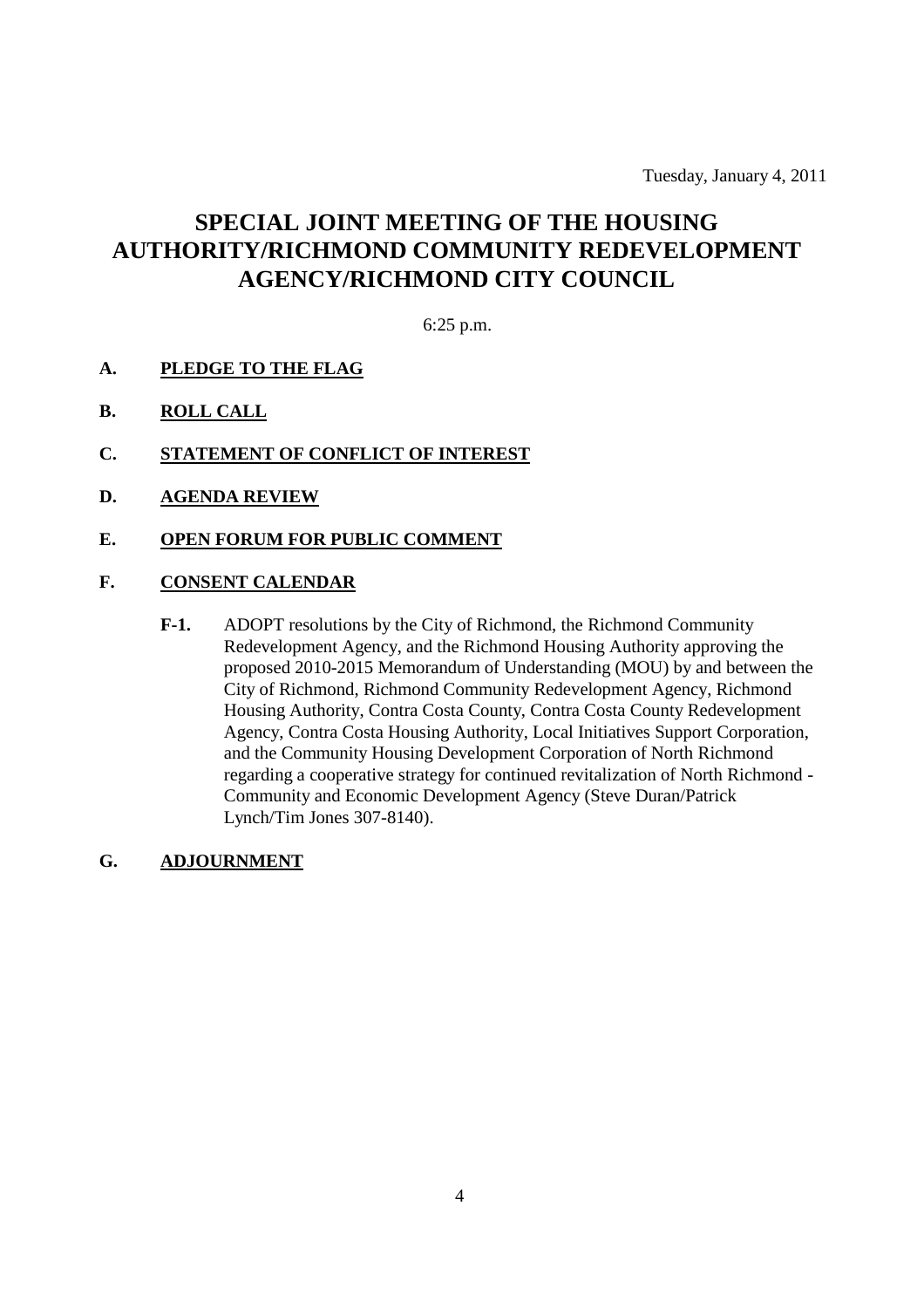## **JOINT MEETING OF THE RICHMOND REDEVELOPMENT AGENCY/RICHMOND CITY COUNCIL**

#### 6:30 p.m.

#### **A. ROLL CALL**

#### **B. STATEMENT OF CONFLICT OF INTEREST**

#### **C. OPEN FORUM FOR PUBLIC COMMENT**

**D. AGENDA REVIEW**

#### **E. REPORT FROM THE CITY ATTORNEY OF FINAL DECISIONS MADE AND NON-CONFIDENTIAL DISCUSSIONS HELD DURING CLOSED SESSION**

#### **F. REDEVELOPMENT AGENCY BOARD CONSENT CALENDAR**

- **F-1.** ADOPT resolutions approving and authorizing the executive director to execute the following documents for the remediation of the Miraflores Housing Development site: (1) remediation agreement contract with Eagle Environmental Construction in an amount not to exceed \$3,100,000; and (2) a project management services contract with PES Environmental Inc. in an amount not to exceed \$700,000 (This item was not reviewed by the Finance Committee due to the remediation work schedule required by the funding agencies) - Richmond Community Redevelopment Agency (Steve Duran/Patrick Lynch 307-8140).
- **F-2.** ADOPT a resolution authorizing the executive director of the Redevelopment Agency to execute an amendment to the Exclusive Right to Negotiate Agreement (ERN) with Community Housing Development Corporation of North Richmond (CHDC) and Eden Housing for a portion of the Miraflores property extending the ERN until December 31, 2011 - Richmond Community Redevelopment Agency (Steve Duran/Patrick Lynch 307-8140).
- **F-3.** APPROVE the minutes of the December 7, 2010, meeting City Clerk's Office (Diane Holmes 620-6513).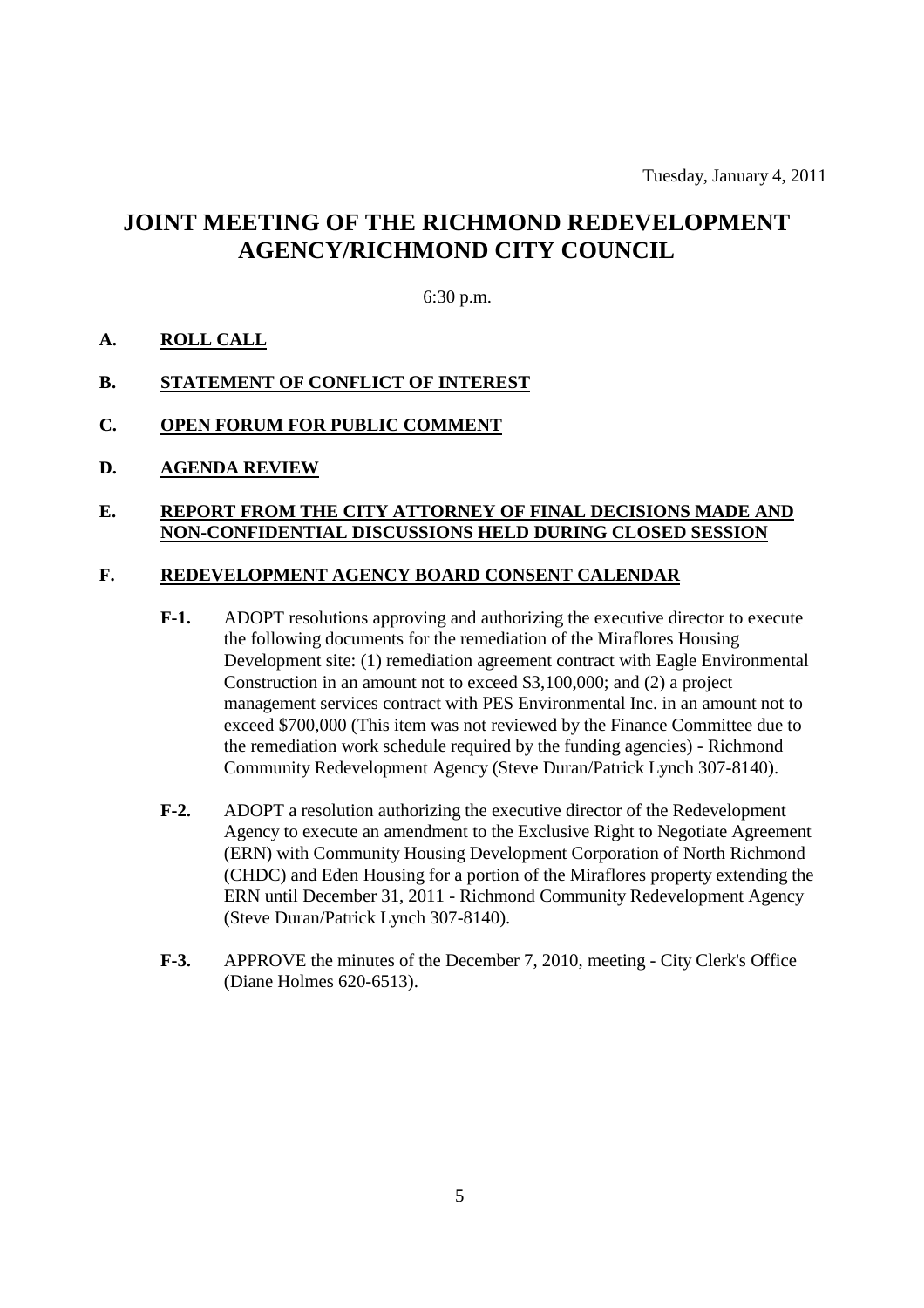#### **G. CITY COUNCIL CONSENT CALENDAR**

- **G-1.** APPROVE a contract with West Bay Builders, Inc. for an amount not to exceed \$355,560 for the completion of the renovation of the Richmond Natatorium, bringing the total payment under construction contracts to \$7,654,455 and authorizing acceptance of the work as complete (This item was reviewed and recommended for approval by the Finance Committee at its December 3, 2010, meeting) - Engineering Services (Edric Kwan/Rich Davidson 621-1825/307- 8105).
- **G-2.** APPROVE a contract amendment with Kronick, Moskovitz, Tiedemann & Girard, Professional Corporation, to provide legal services pertaining to the city's intervention in the Chevron property tax appeal litigation, increasing the contract limit by \$15,000, bringing the total amount of the contract to \$25,000 - City Attorney's Office (Randy Riddle 620-6509).
- **G-3.** AUTHORIZE the city manager to enroll in the National Research Center's National Citizen Survey Program in order to conduct a 2011 survey of City of Richmond residents at a cost not to exceed \$30,000 - City Manager's Office (Bill Lindsay 620-6512).
- **G-4.** APPROVE the 2010-2012 tow service contracts with: (1) Freeman's Tow Service; (2) A&D Towing; (3) Oliver's Tow #A; (4) Certified Towing; (5) Civic Center Auto Care; (6) Pick N Pull; and (7) S&S Trucking & Towing and Storage for the term November 1, 2010, through October 31, 2012, and ADOPT a resolution raising the maximum tow fees from the levels approved in 2005 to rates consistent with other area jurisdictions - Police Department (Chief Chris Magnus 621-1802).
- **G-5.** APPROVE a contract with State Tree Experts for the removal of trees at various sites in the City of Richmond in an amount not to exceed \$10,650. The contract term will be from January 5, 2011, to June 30, 2011 - Public Works Department (Yader A. Bermudez 231-3009).
- **G-6.** APPROVE Contract Amendment No. 1 with Willdan Financial Services to provide professional services related to the administration of the Hilltop Landscape Maintenance District and the Marina Bay Landscape and Lighting Maintenance District in an amount not to exceed \$14,500. The proposed contract term is from July 1, 2011, to June 30, 2012 - Public Works Department (Yader A. Bermudez 231-3009).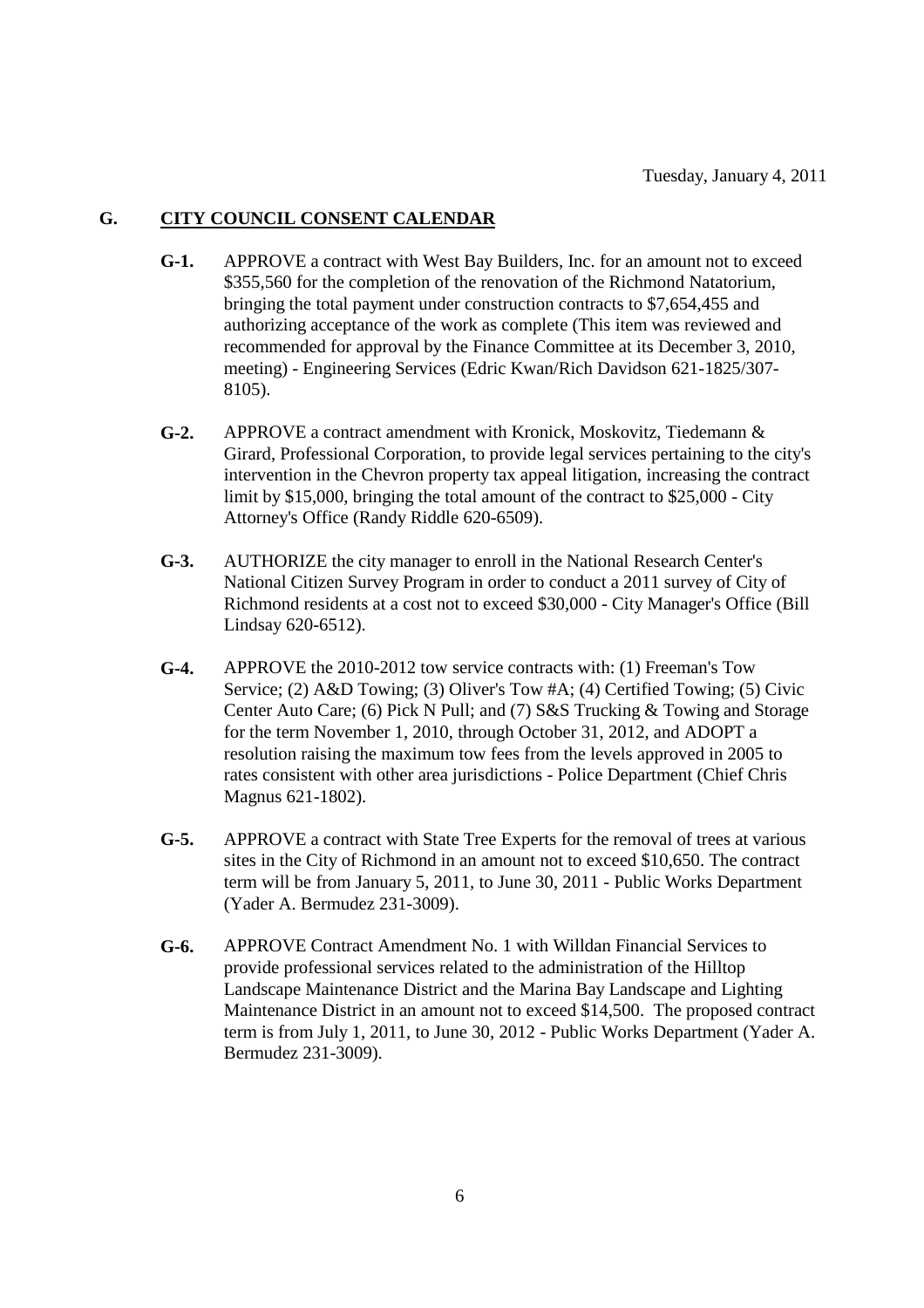- **G-7.** ADOPT a resolution ordering the preparation of the Engineer's Report for Fiscal Year 2011-2012 regarding improvements and costs for the Hilltop Landscape Maintenance District - Public Works Department (Yader A. Bermudez 231- 3009).
- **G-8.** ADOPT a resolution ordering the preparation of the Engineer's Report for Fiscal Year 2011-2012 regarding improvements and costs for the Marina Bay Landscape and Lighting Maintenance District - Public Works Department (Yader A. Bermudez 231-3009).
- **G-9.** ADOPT an ordinance (second reading) amending Richmond Municipal Code Sections 9.20.150 and 9.20.155 to increase the solid waste collection rates to reflect a 1.01% change in the Consumer Price Index (CPI). (The first reading of the ordinance was on December 7, 2010) - Finance Department (James Goins/Antonio Banuelos 620-6741).
- **G-10.** APPROVE an amendment to the agreement with George Hills Company, Inc. for liability claims adjusting services to establish the compensation for the second and third years of the agreement at an amount not to exceed \$150,000 and \$160,000, respectively, for a total not to exceed \$310,000, for the contract period of November 1, 2010, through October 31, 2012 (This item was reviewed and recommended for approval by the Finance Committee at its December 3, 2010, meeting) - Human Resources Management Department (Leslie Knight 620- 6600).
- **G-11.** ADOPT an ordinance (second reading) amending the wages, salary, and compensation for the classification of Code Enforcement Manager (Salary Range No. 69E: \$8,556 -\$10,400/month). This ordinance was introduced (first reading) at the November 16, 2010, City Council meeting - Human Resources Management Department (Leslie Knight 620-6600).
- **G-12.** APPROVE contracts not to exceed \$500,000 each over a three-year period with: (1) BKF Engineers; (2) Harris and Associates, Inc.; (3) Nichols Consulting Engineers; (4) Pakpour Consulting Group, Inc.; (5) Psomas Engineering; and (6) URS Engineering for on-call design services, and authorize the city engineer to approve and issue work authorizations directing each firm to work on specific projects based on the firm's specialties and qualifications (This item was reviewed and recommended for approval by the Finance Committee at its December 3, 2010, meeting) - Engineering Services (Edric Kwan/Joel Camacho 621-1825).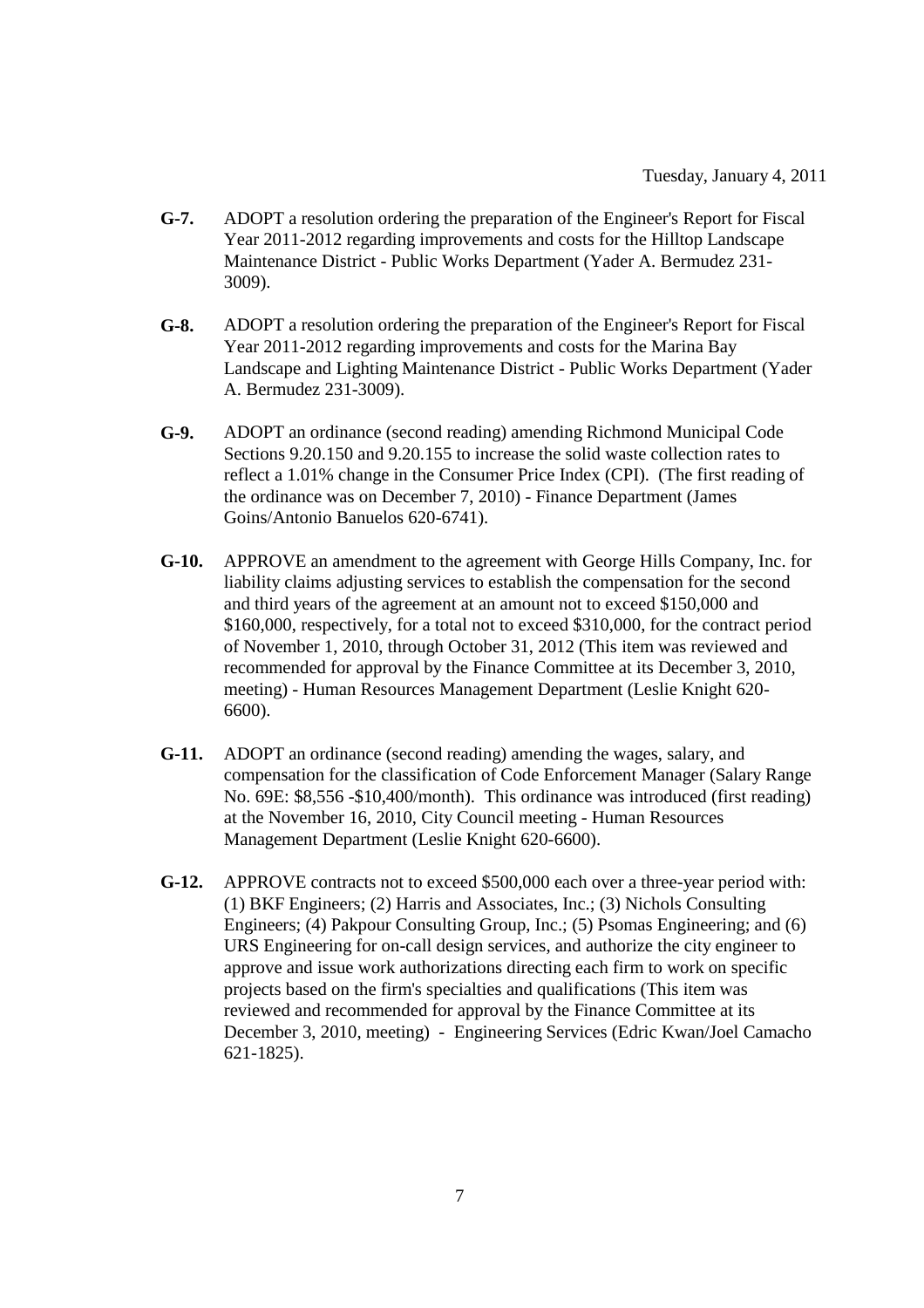- **G-13.** APPROVE a contract with Sandra H. Smith, Ph.D, to continue providing preemployment psychological evaluations of police department employment candidates at a cost not to exceed \$40,000 from January 1, 2011, to December 31, 2012 (\$20,000 per year for a two-year term) - Police Department (Chief Chris Magnus 621-1802).
- **G-14.** APPROVE the purchase of Mobile Field Force police safety equipment from Galls Police Supply in the amount or \$31,192, and the expenditure of JAG Grant Funds for this purchase - Police Department (Chief Chris Magnus 621-1802).
- **G-15.** AUTHORIZE the Port Director's travel to China at a cost not to exceed \$6,000 to continue the business development plan with the Port of Zhoushan, and to explore the potential for China auto manufacturing entering the U.S. market though the Port of Richmond's recently renovated automobile facility - Port (Jim Matzorkis 215-4600).
- **G-16.** APPROVE the following re-appointments: Housing Advisory Commission: Helen Hall, Incumbent, term expiring November 1, 2012; Police Commission: Nemy Bautista, Incumbent, term expiring November 1, 2013; Richmond-Zhoushan Friendship Commission: Katrinka Ruk, Incumbent, term expiring July 22, 2012 - Mayor's Office (Mayor McLaughlin 620-6503).
- **G-17.** ADOPT a resolution: (1) to revise and re-title the classification of Industrial Waste Inspector to Source Control Inspector I; (2) to revise and re-title the classification of Senior Industrial Waste Inspector to Source Control Inspector II; and (3) to establish the new classification of Source Control Inspector III in the Engineering Department. This item is a re-titling of two existing classifications and the creation of a lead position, as legally required by the Regional Water Quality Control Board - Human Resources Management Department (Leslie Knight 620-6600).
- **G-18.** INTRODUCE an ordinance (first reading) establishing the wages, salary, and compensation for: (1) the new classification of Source Control Inspector I (Salary Range No. 047D: \$5,302 - \$6,367/month); (2) the new classification of Source Control Inspector II (Salary Range No. 054B: \$5,758 - \$6,965/month); and (3) the new classification of Source Control Inspector III (Salary Range No. 059B: \$6,241 - \$7,662/month). This item is a re-titling of two existing classifications and the creation of a lead position, as legally required by the Regional Water Quality Control Board - Human Resources Management Department (Leslie Knight 620-6600).